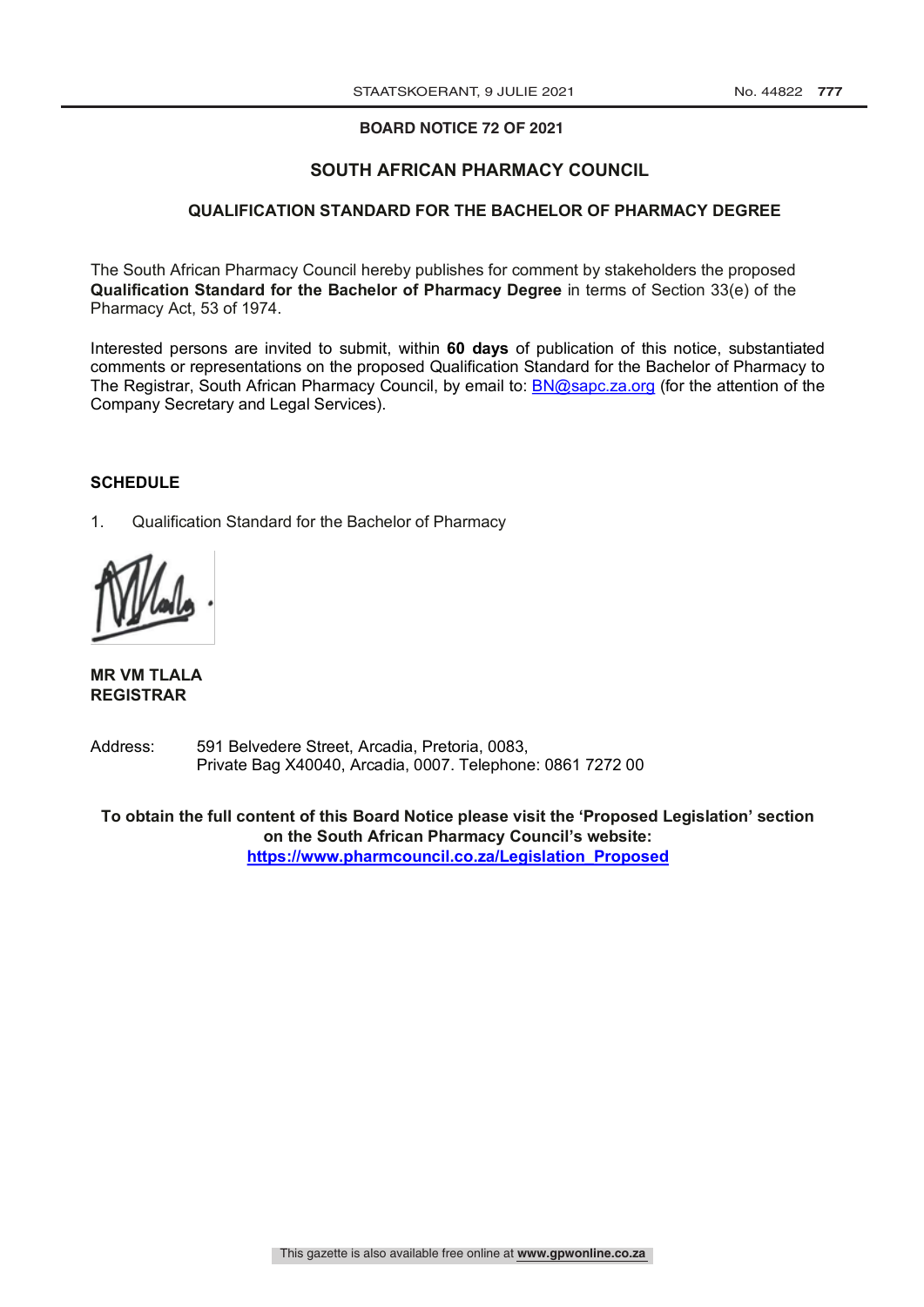

**Higher Education Qualifications Sub-Framework**

# **Qualification Standard for**

# **Bachelor of**

# **Pharmacy**

**The process of drafting this standard is described in the Introduction.**

**Revised January 2021 v8**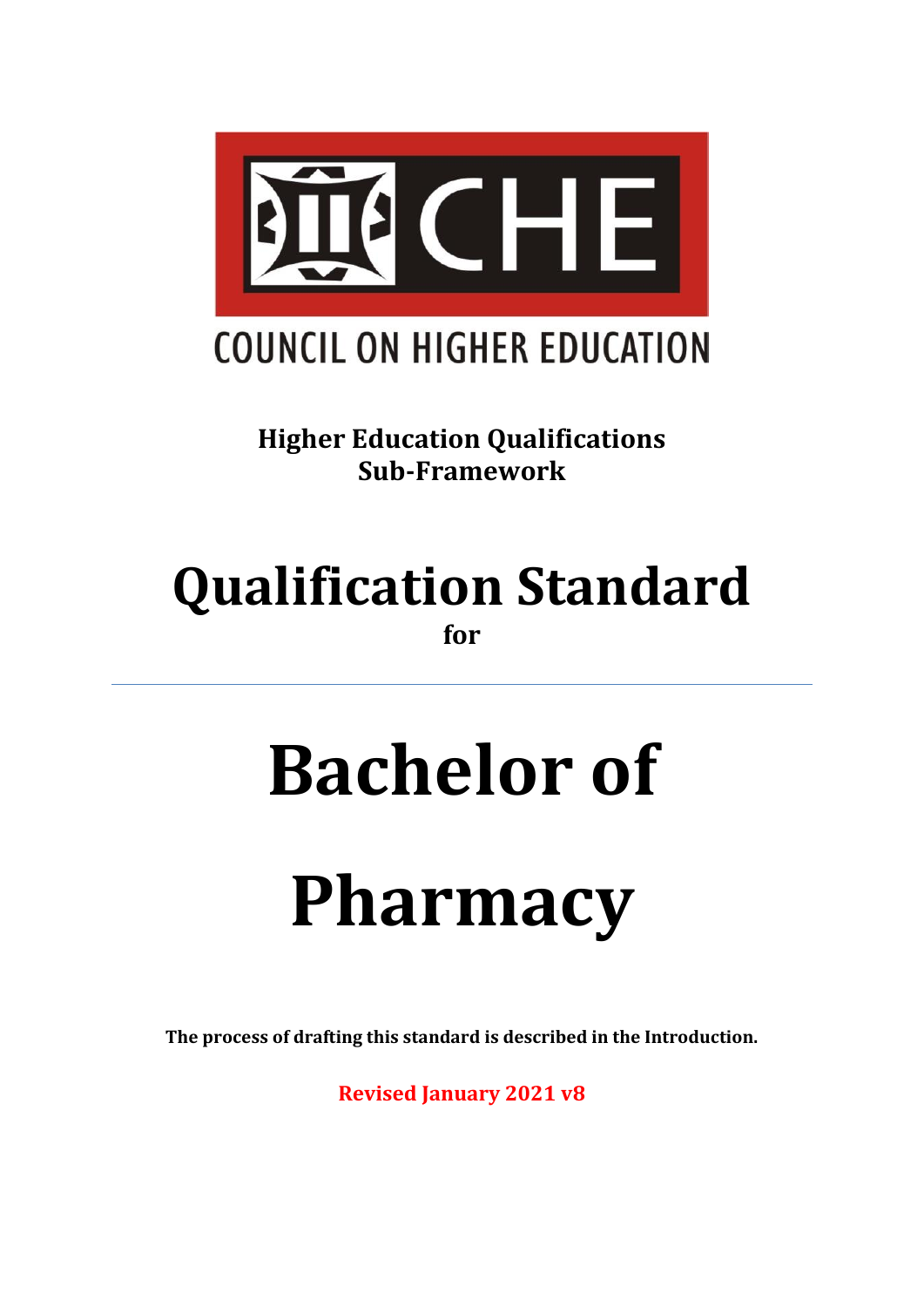## **HIGHER EDUCATION QUALIFICATIONS SUB-FRAMEWORK**

## **STANDARDS DEVELOPMENT: POLICY AND PROCESS**

## **Introduction**

## National policy and legislative context

In terms of the National Qualifications Framework (NQF) Act, 67 of 2008, the Council on Higher Education (CHE) is the Quality Council (QC) for Higher Education. The CHE is responsible for quality assurance of higher education qualifications.

Part of the implementation of the Higher Education Qualifications Sub-Framework (HEQSF) is the development of qualification standards. Standards development is aligned with the *nested approach* incorporated in the HEQSF. In this approach, the outer layer providing the context for qualification standards are the NQF level descriptors developed by the South African Qualifications Authority (SAQA) in agreement with the relevant QC. One of the functions of the QC (in the case of higher education, the CHE) is to ensure that the NQF level descriptors 'remain current and appropriate'. The development of qualification standards for higher education, therefore, needs to take the NQF level descriptors, as the outer layer in the *nested approach*, into account. An ancillary function is to ensure that they 'remain current and appropriate' in respect of qualifications awarded by higher education institutions. This means that they need to be responsive to the distinctive features of each field of study.

A secondary layer for the context in which qualification standards are developed is the HEQSF. This framework specifies the types of qualification that may be awarded and, in some cases, the allowable variants of the qualification type. An example of variants is the provision for two variants of the Master's degree (including the 'professional' variant). Another example is the distinction, in the Bachelor's degree type, between the 'general' and 'professionallyoriented' variants. The HEQSF also specifies the purpose and characteristics of each qualification type. However, as indicated in the *Framework for Qualification Standards in Higher Education* (CHE, 2013), neither NQF level descriptors nor the HEQSF is intended fully to address, or indeed capable of addressing, the relationship between generic qualificationtype purpose and the specific characteristics of that qualification type in a particular field of study. One of the tasks of standards development is to reconcile the broad, generic description of a qualification type according to the HEQSF and the particular characteristics of qualifications awarded in diverse fields of study and disciplines, as defined by various descriptors and qualifiers.

## Framework for standards development

Development of qualification standards is guided by the principles, protocols and methodology outlined in the *Framework*, approved by the Council in March 2013. The focus of a standards statement is the relationship between the purpose of the qualification, the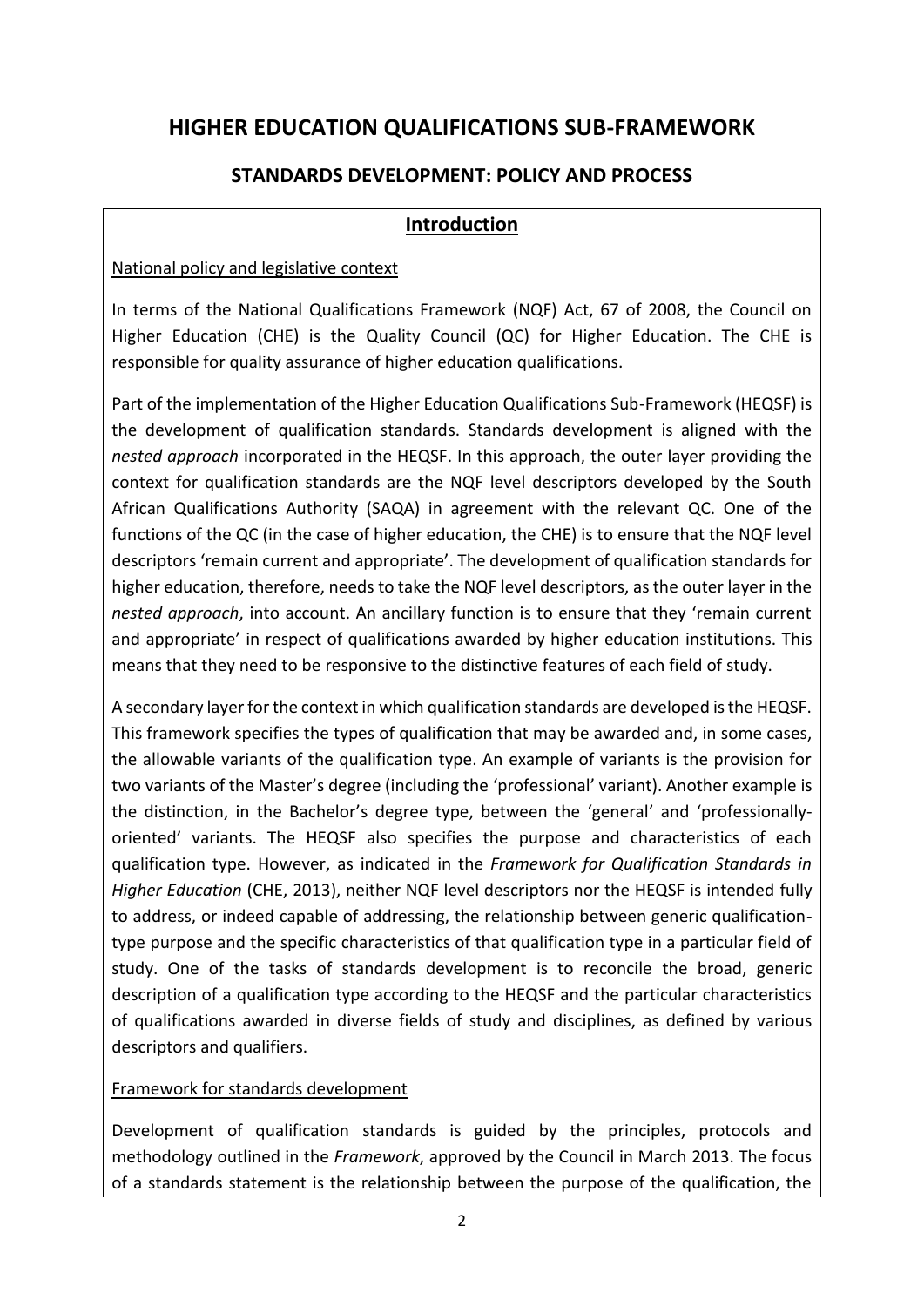attributes of a graduate that manifest the purpose, and the contexts and conditions for the assessment of those attributes. A standard establishes a threshold. However, on the grounds that a standard also plays a developmental role, the statement may include, as appropriate, elaboration of terms specific to the statement, guidelines for the achievement of the graduate attributes, and recommendations for above-threshold practice.

A qualification standard is a statement that indicates how the purpose of the qualification, and the level on the NQF at which it is awarded, are represented in the learning domains, assessment contexts, and graduate attributes that are typical for the award of the qualification. Qualification standards are not the same, in either scope or effect, like other modalities used for the establishment of standards in higher education, for example, resource allocation standards, teaching and learning standards, or standards used for the grading of individual students. Matters such as actual curriculum design, tuition standards and standards for resource allocation for a programme are the responsibility of the institution awarding the qualification. Nor does the standard prescribe the duration of study for the qualification. It establishes the level on the NQF on which it is awarded, and confirms the minimum number of credits as set by the HEQSF. The standard relates to all programmes leading to the qualification, irrespective of the mode of delivery, the curriculum structure, and whether or not a prior qualification at a lower or the same level on the NQF is a prerequisite.

## The process of development

The aim of the standards development process is to explore the extent to which the principles, procedures, content and methodology of standards development meet the requirements of all relevant parties: the institutions awarding the qualifications, the CHE as quality assurer of the qualifications, the graduates of those qualifications; their prospective employers; and any relevant professional council or association. The standard is, therefore, cognisant of academic as well as professional interests, insofar as the latter apply.

The drafting of this standards statement is the work of a group of academic experts in the field of study, convened by the CHE. Members of the Standards Development Working Group participate in their individual capacity, not as representatives of any institutions or organisations. Members of the Group are listed in Annexure B.

The Group met on a number of occasions during 2018-2020, and the standard statement has been through a number of iterations and revisions. The standard is cognisant of both academic and professional interests. It has been endorsed, in revised form, by the Group.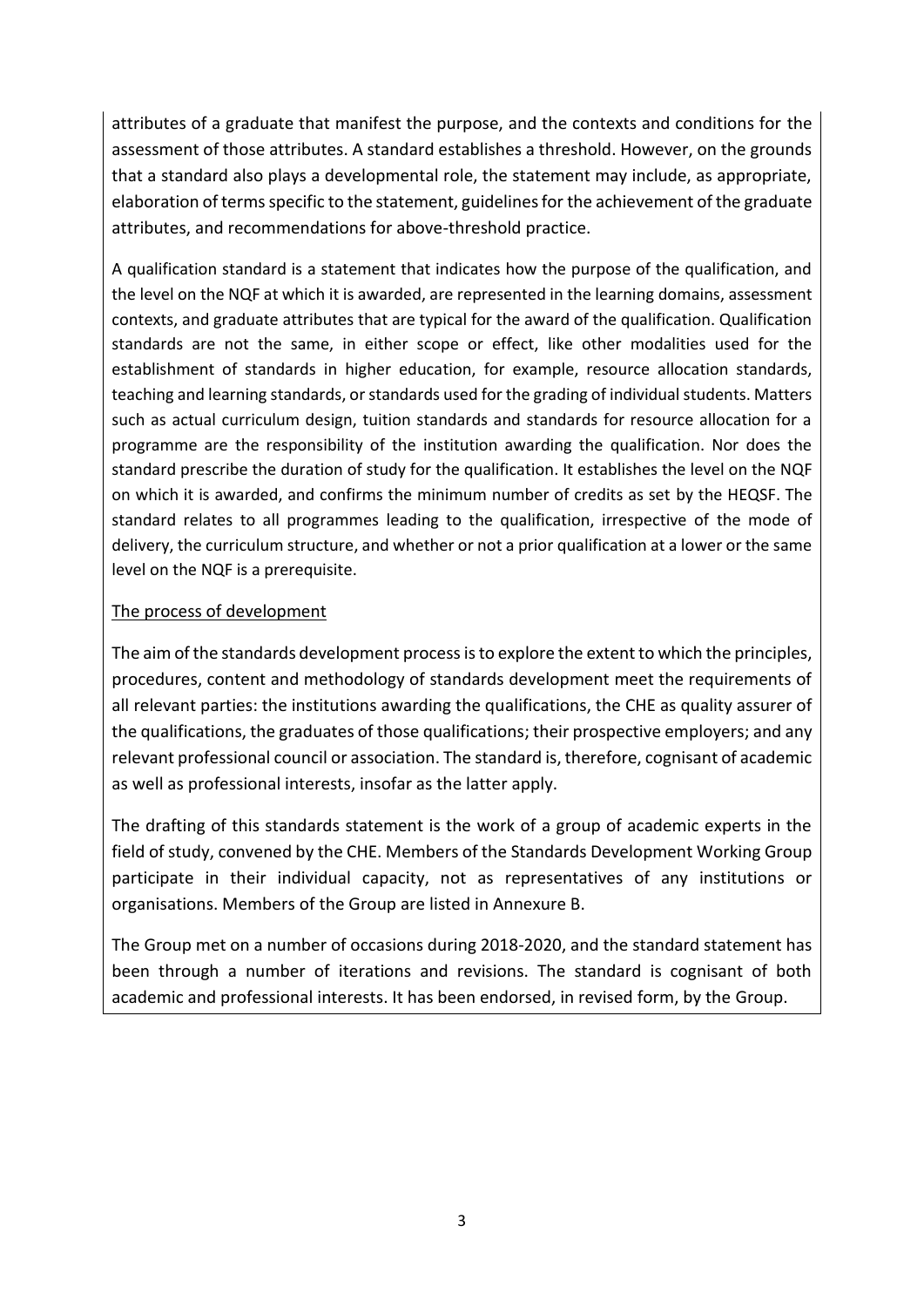## **QUALIFICATION TITLE**

# **Bachelor of Pharmacy**

**QUALIFICATION TYPE AND VARIANT**

# **Bachelor's degree** *(General)*

## **BACHELOR'S DEGREE: GENERAL CHARACTERISTICS**

There are two types of Bachelor's Degrees, namely general and professionally-oriented Bachelor's Degrees. Both types of degree may be structured as a 360-credit qualification with an exit at level 7 or as a 480-credit qualification with an exit at level 8 on the National Qualifications Framework. 1

The 480-credit Bachelor's Degree at NQF level 8 has both a higher volume of learning and greater cognitive demand than the 360-credit degree at level 7 and should prepare students to be able to undertake Master's level study by providing them with research capacity in the methodology and research techniques of the discipline.

The primary purpose of both the general and the professional Bachelor's Degree is to provide a well-rounded, broad education that equips graduates with the knowledge base, theory and methodology of disciplines and fields of study, and to enable them to demonstrate initiative and responsibility in an academic or professional context. Both the 360- and 480-credit Bachelor's Degrees may require students to undertake research in a manner that is appropriate to the discipline or field of study in order to prepare them for postgraduate study.

The general Bachelor's Degree emphasises general principles and theories as preparation for entry into general employment or for a postgraduate programme. The professional Bachelor's Degree prepares students for professional training, post-graduate studies or professional practice in a wide range of careers. Therefore it emphasises general principles and theory in conjunction with procedural knowledge in order to provide students with a thorough grounding in the knowledge, theory, principles and skills of the profession or career concerned and the ability to apply these to professional or career contexts. The degree programme may contain a component of work-integrated learning.

(*Higher Education Qualifications Sub-Framework*, CHE, 2013)

<sup>&</sup>lt;sup>1</sup> See below, NQF level and credits.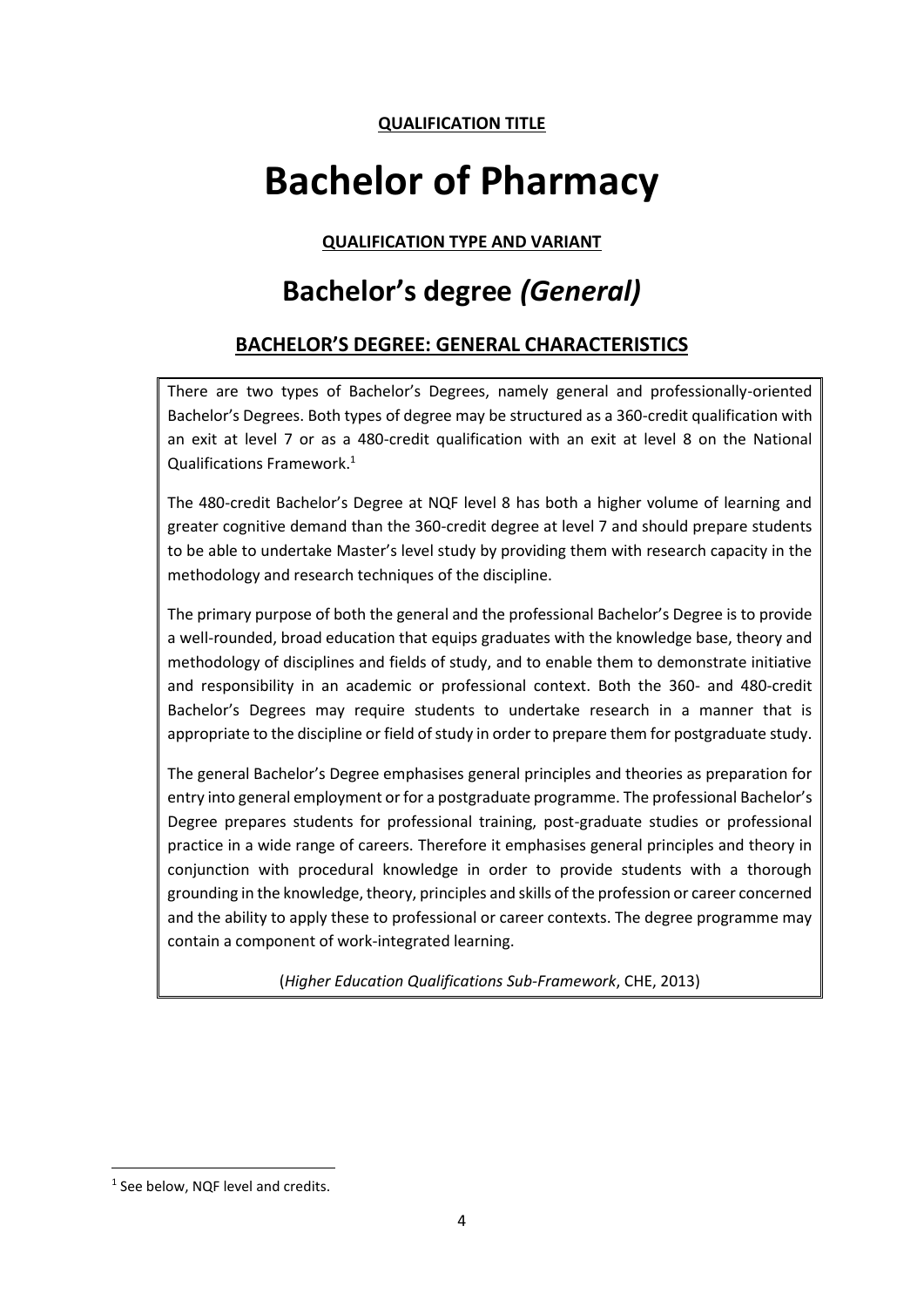# **STANDARD FOR BACHELOR OF PHARMACY**

## **PREAMBLE**

Recognizing historical challenges such as inequitable access to adequate healthcare in South Africa, pharmacy – as a key component of the health system – encompasses discovery, development and manufacture of quality-assured, safe and effective medicines as well as the supply, management and the rational use of safe and effective medicines to ensure that the healthcare needs of society are met. Pharmacists are the medicines experts within the multi-disciplinary healthcare system and are providers of information related to medicines and holistic health and pharmaceutical services.

To fulfil this role, highly educated pharmacy graduates with sound foundational and applied knowledge are required. Pharmacy graduates need to be responsive to the dynamic, evolving and distinctively South African practice environment and be able to recognise and respond to the impact of economic, technological, social and demographic influences on local, national and international pharmacy practice.

The Bachelor of Pharmacy qualification, of necessity, must be broad-based and flexible to ensure that highly educated, competent, adaptable and innovative entry-level pharmacy graduates are produced, with the relevant knowledge, attitudes and skills to address the challenges of healthcare in South Africa and globally.

Graduates with a Bachelor of Pharmacy degree have a strong foundation in the pharmaceutical sciences and the potential to practise as pharmacists in diverse sectors of the pharmacy profession, and the foundation to further differentiate, adapt and specialise to meet the diverse healthcare needs of society.

Successful completion of the qualification is a requirement to enter the profession as an intern pharmacist, registered with the South African Pharmacy Council (SAPC) and ultimately, as a pharmacist on completion of the necessary requirements as stipulated by SAPC**.**

## **PURPOSE**

The purpose of the professionally-oriented Bachelor of Pharmacy degree is to provide science-based education and training to equip pharmacists with the necessary knowledge, specific skills and relevant competencies to render a comprehensive pharmaceutical service relevant to time and environment. This is achieved through a sound foundation in basic cognate sciences on which applied pharmaceutical sciences are progressively built. Knowledge and skill acquisition will progress to attributes that will culminate in the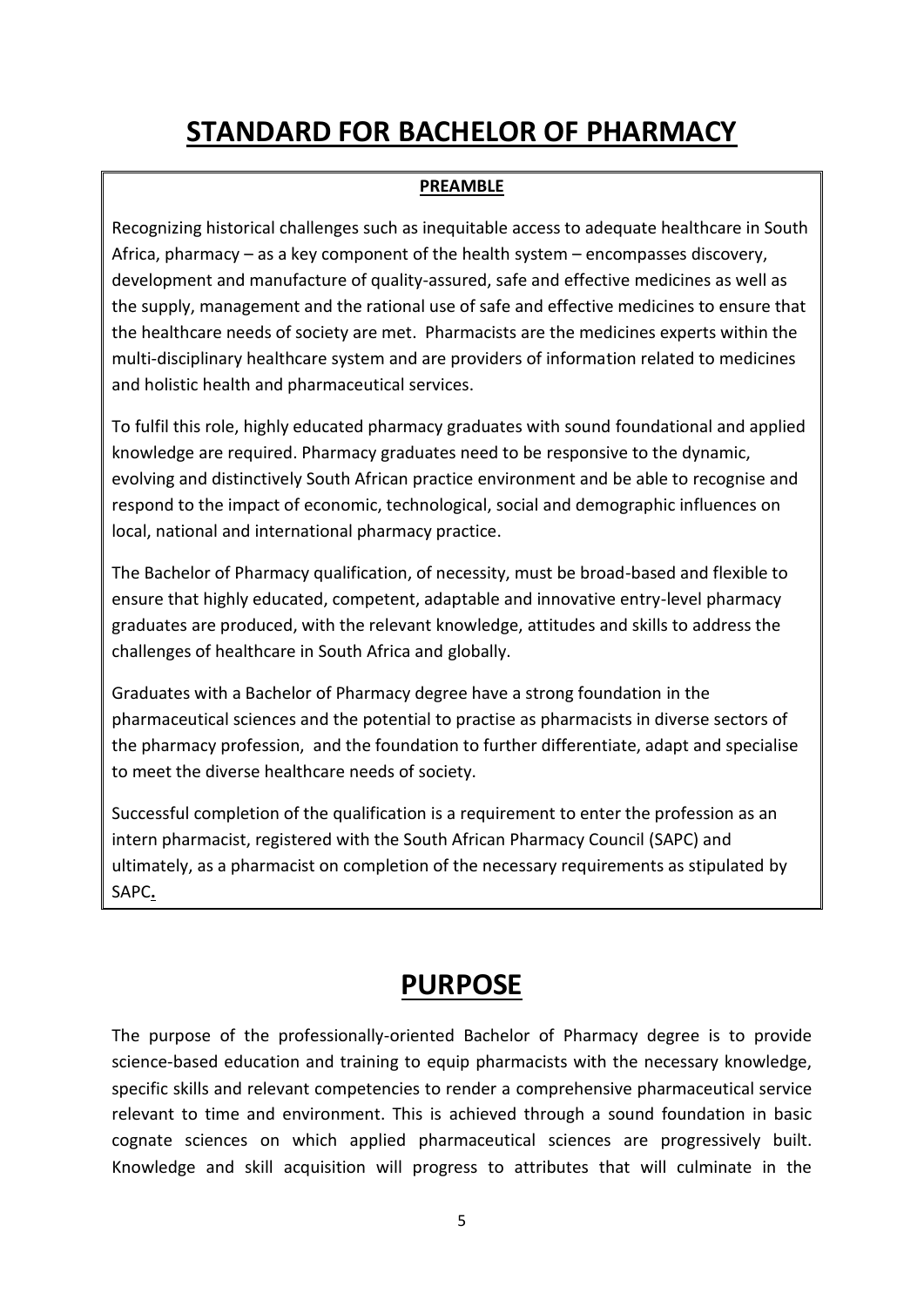development of competencies required of an entry-level pharmacist. This prepares graduates to assume diverse responsibilities as informed, caring and ethical pharmacists in the dynamic South African health care environment and remain relevant to the profession as practised globally.

Graduates are prepared to serve in an inter-professional environment displaying professional conduct responsive to the socio-economic environment that influences the practice of pharmacy through engaged scholarship, advocacy and effective communication. Graduates are equipped with the ability to keep pace throughout their careers with developments in pharmacy and therapeutics by being efficient self-directed learners engaged in continuing professional development. The degree prepares graduates for a multidisciplinary role and function of the pharmacist as well as for diverse career opportunities. It further provides the level of education to create, transmit and apply knowledge based on evidence, continue with postgraduate studies and/or specialise in pharmaceutical health sciences.

Completion of the degree provides the minimum requirement to prepare for registration as a pharmacist following successful completion of the internship.

# **NQF LEVEL AND CREDITS**

The exit level of the qualification is **NQF level 8**. The minimum number of credits allocated to the qualification is 480 credits and includes work-integrated learning throughout the programme. A minimum of 120 credits must be awarded at the exit level (NQF level 8).<sup>2</sup>

# **STANDARD FOR THE AWARD OF THE QUALIFICATION**

*The qualification may be awarded when the qualification standard has been met or exceeded.*  The *purpose* and *level* of the qualification will have been achieved when the following attributes are evident.

A Bachelor of Pharmacy graduate displays the NQF level 8 holistic knowledge of core areas and generic attributes including critical and analytical thinking, problem solving, transfer of knowledge and skills from familiar to unfamiliar contexts, ability to work in groups, interpersonal skills, and awareness of the need for lifelong learning, time management and self-management.

 $2$  Note that the Standard does not specify the duration of a programme leading to the qualification; that is determined by the institution offering the programme.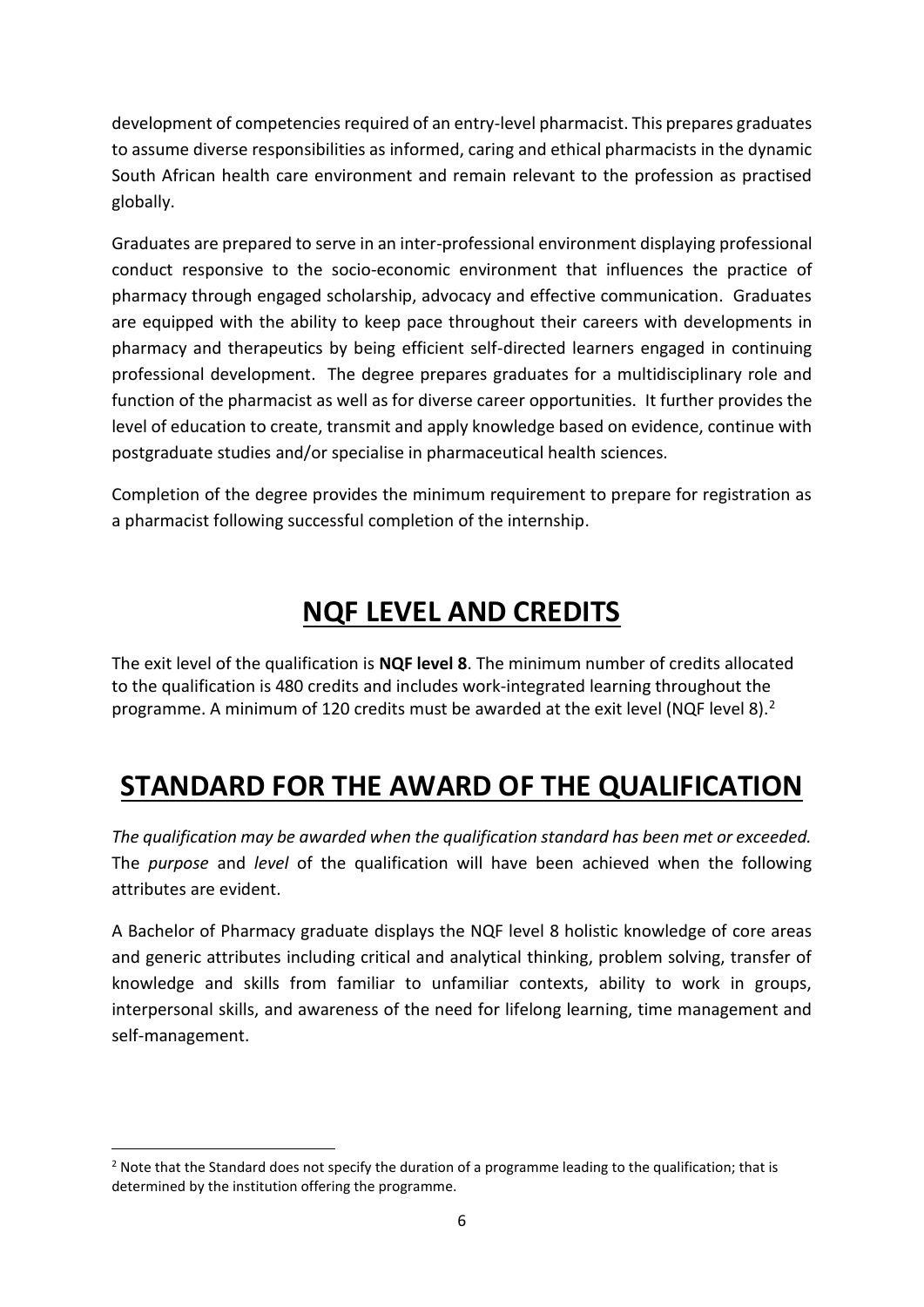# **Core Knowledge**

Upon completion of a Bachelor of Pharmacy degree, the graduate demonstrates knowledge of the following, including an understanding of the theories, research methodologies, methods and techniques relevant to the practice of pharmacy:

- 1. Foundational knowledge of cognate sciences including but not limited to: chemistry, microbiology, biochemistry, mathematics, physics, anatomy, physiology, pathophysiology, anatomy and social and behavioural sciences, including biomedical ethics.
- 2. Advanced knowledge of core pharmaceutical and clinical sciences, including pharmacology, pharmaceutics, pharmaceutical chemistry, pharmacy practice and clinical pharmacy at an NQF level 8.

# **Application of knowledge and skills**

The graduate demonstrates an ability to apply integrated knowledge of the foundational, core pharmaceutical and clinical sciences to address complex and unfamiliar problems encountered in the practice of pharmacy. This includes demonstrating:

- 1. Pharmaceutical knowledge literacy including the ability to interrogate, evaluate, create, transmit and apply knowledge based on current research in the pharmaceutical, and relevant clinical and social sciences.
- 2. Knowledge of the safe and rational use of medicines, complementary medicines, traditional medicines and medical devices, good clinical practice (clinical trials), and the ability to undertake patient education, consultation, counselling, medicine review and management, therapeutic outcome monitoring, pharmacist-initiated therapy and pharmacovigilance.
- 3. The ability to access and critically evaluate evidence to support safe, rational and costeffective use of medicines, and the capacity to provide evidence-based medicines information to healthcare professionals and to patients.
- 4. Selection and application of appropriate current and relevant technology, standards, procedures, modern analytical, diagnostic and pharmaceutical tools, processes and research-based knowledge to the practice of pharmacy.
- 5. Knowledge, as related to pharmacy, of effective integration of organisation and management skills in terms of human resources and financial management, pharmaceutical infrastructure management, quality assurance, project management, quality management systems, business/entrepreneurship management, change management and pharmaceutical policy development.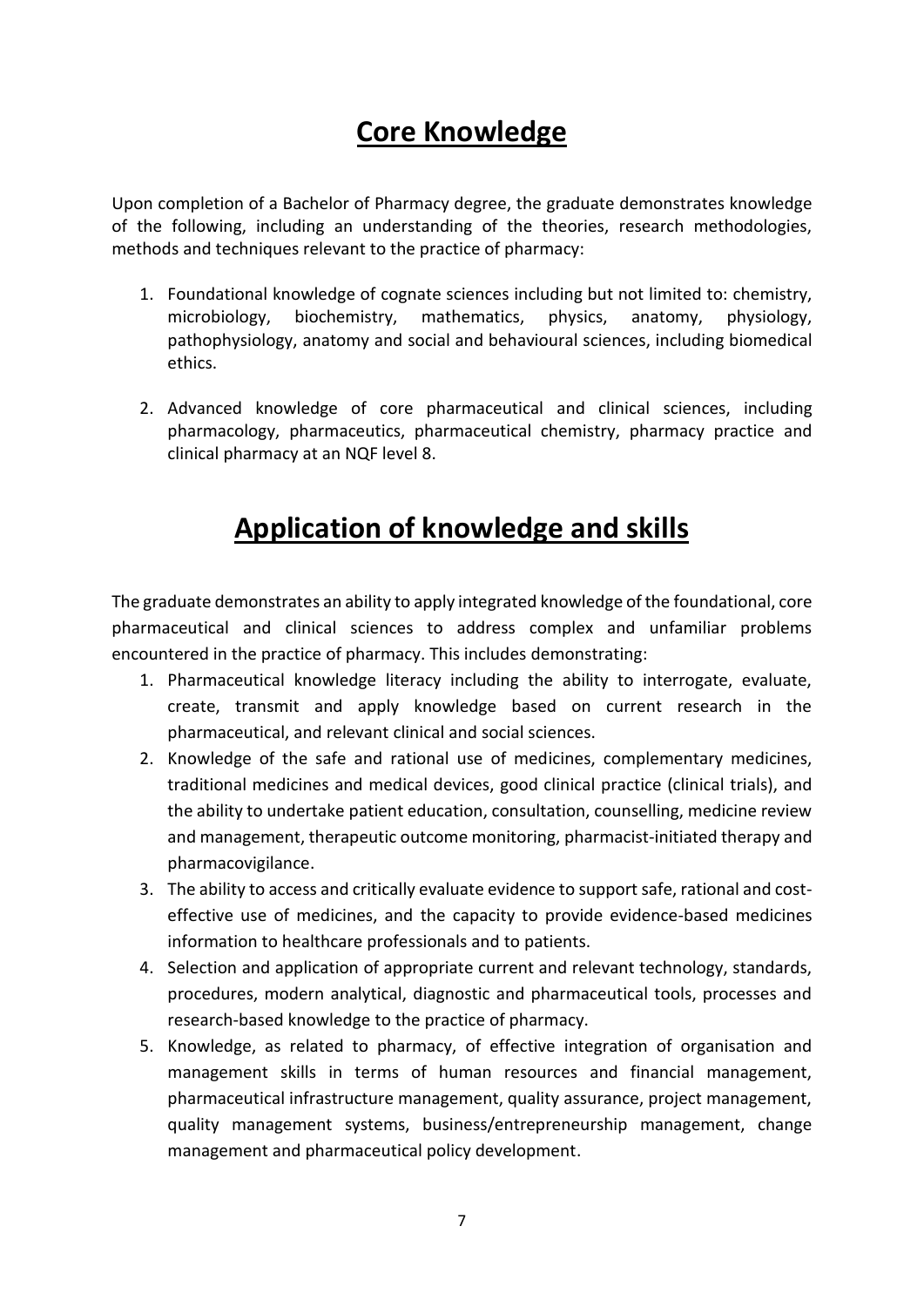- 6. Competence in the promotion of health and wellness, production and dissemination of medicines-, drug safety- and substance abuse information, professional and health advocacy, health economics, epidemic and health disaster management and primary healthcare by offering creative insights, rigorous interpretation and solutions to problems and issues appropriate to the practice of pharmacy.
- 7. The application and integration of knowledge, according to  $GXP<sup>3</sup>$ , in the discovery, development and supply of medicines and medical devices, including production, registration, wholesaling and distribution, supply chain management, formulary development, compounding, dispensing, disposal and destruction of pharmaceutical and medical waste.
- 8. Competence to provide people-centred care, practice professionally, ethically and within the law.
- 9. An understanding of the impact of global, economic, environmental, industrial/technological changes and societal factors on the local context and system(s) in which pharmacy is practised.
- 10. Capacity to develop and provide appropriate health care education to health care professionals and to patients as and when necessary.
- 11. An ability to undertake research to analyse and address complex and abstract problems to improve healthcare.

The graduate is also able to:

- 12. Perform all the duties within the scope of practice of a pharmacist accurately and precisely.
- 13. Think critically and apply reasoning informed by acquired knowledge, professional ethics and values to assess and address societal, health, safety, legal and cultural issues relevant to pharmacy.
- 14. Demonstrate an understanding of how to lead<sup>4</sup> work productively, whether independently or within an interprofessional team based on an understanding of the roles and relationships between the members of the professional team in diverse environments.
- 15. Communicate concepts, arguments, information and solutions to problems in a manner appropriate to the pharmacy practice context and the recipients of the communication, taking into account professional, social and cultural factors.

<sup>&</sup>lt;sup>3</sup> GxP is a general abbreviation for the 'good practice' quality guidelines, regulations and rules, and includes Good Manufacturing Practice, Good Wholesale Practice, Good Pharmacy Practice, Good Laboratory Practice, Good Clinical Practice, etc.

<sup>&</sup>lt;sup>4</sup> 'Lead' refers to the management function of guiding, directing and influencing others. Leading involves, among other things, the concepts of delegating, motivating, coaching, supervising, mentoring and tutoring.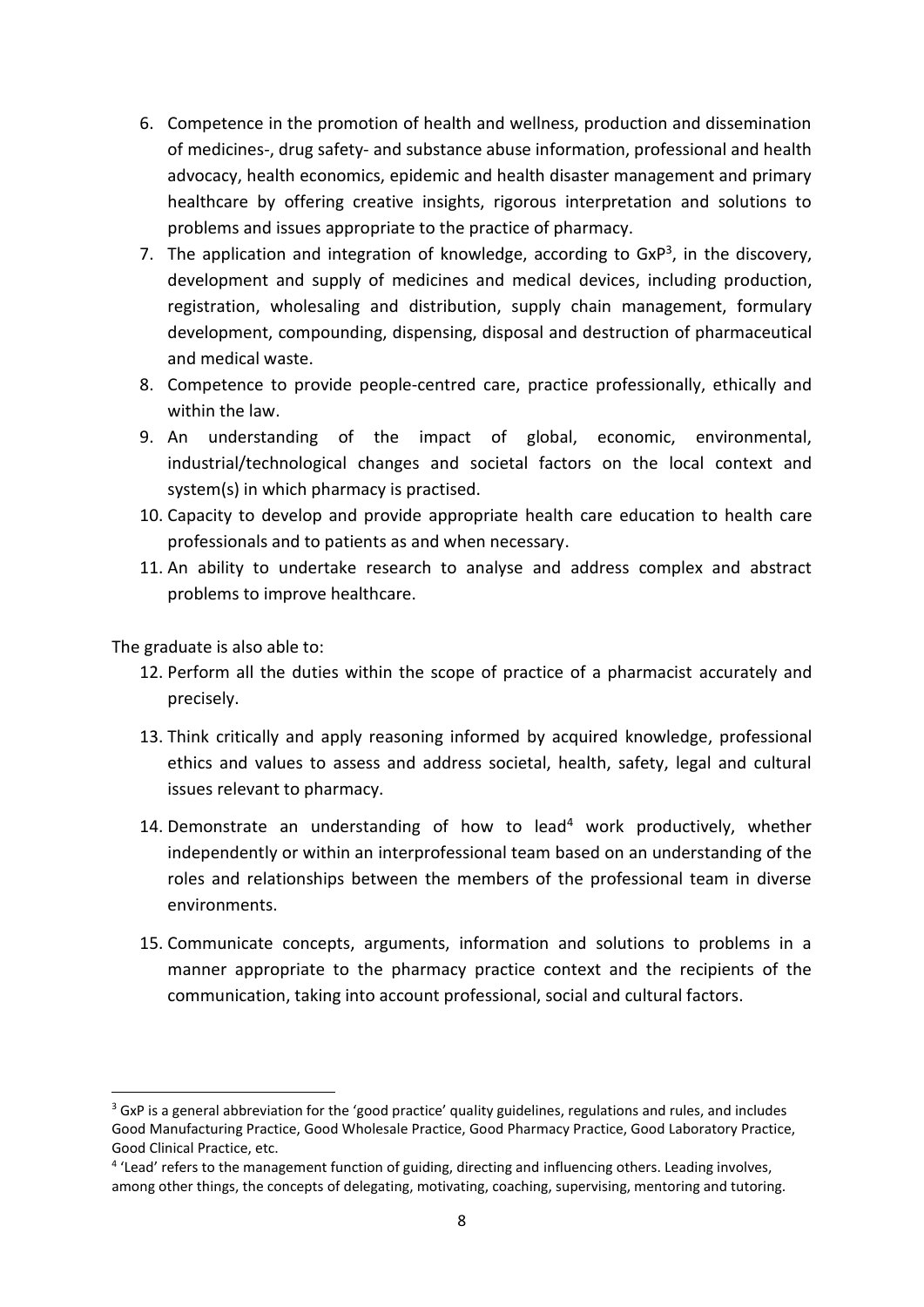- 16. Demonstrate an ability to critically reflect on learning needs and apply learning strategies to address continuing professional development of self and others effectively.
- 17. Demonstrate an ability to take responsibility for her/his own work, use of resources and decision making in diverse pharmacy contexts, as well as accountability for the discussions and actions of a team.
- 18. Demonstrate business acumen and application of entrepreneurial skills to the innovative practice of pharmacy.

# **CONTEXTS AND CONDITIONS FOR ASSESSMENT**

Appropriate assessment of graduate attributes is informed by the following assumptions:

- 1. The BPharm degree is delivered and assessed in an environment which places the study in a professional and academic context.
- 2. An incremental approach to assessment from first to the fourth year of study is adopted, to ensure integration of theory and practice in increasingly complex and applied ways, moving students progressively toward greater understanding and independence in the learning process.
- 3. Various assessment strategies<sup>i</sup>, including formative and summative assessment, in academic and practice settings are used and occur regularly throughout the course of study.
- 4. Assessment is constructively aligned<sup>ii</sup> with learning outcomes, and teaching and learning activities, so as to ensure that graduate attributes can be achieved.
- 5. Regular and constructive feedback is provided to enable graduates to achieve the critical-thinking problem-solving, research, literacy and communication skills for the attainment of the qualification.
- 6. Adequate resources are available to implement effective teaching, learning and assessment activities, which, in order to achieve the particular purpose of the qualification, include:
	- a. an adequate context relevant student: staff ratioiii
	- b. adequately equipped infrastructural resourcesiv
	- c. adequate access to resources such as library and e-resources in order to meet the problem-solving and research attributes of the qualification.
	- d. IT resources sufficient to enable graduates to achieve the purposes of the qualification.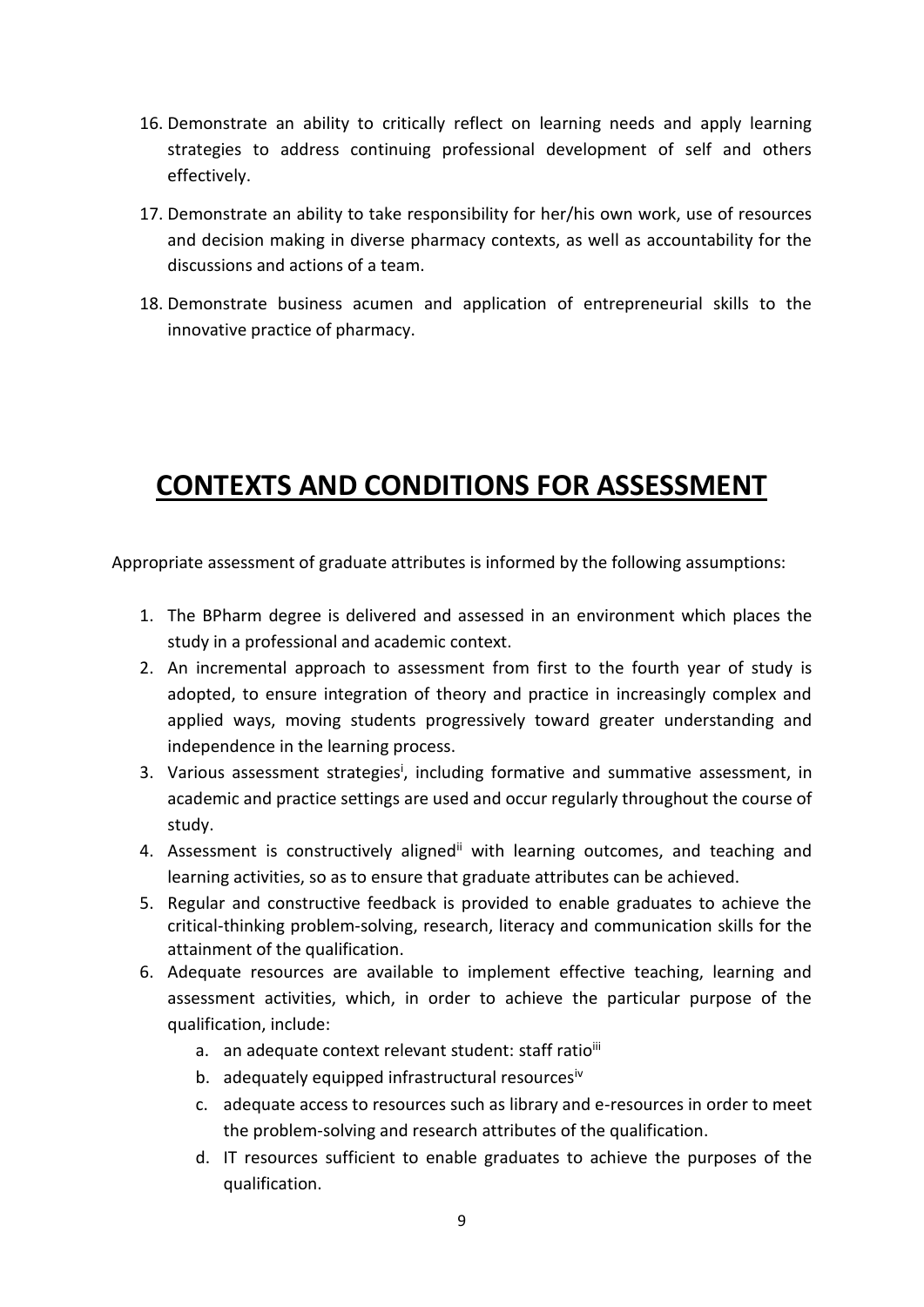- 7. Assessment is carried out by a diverse range of appropriately qualified<sup>v</sup> staff from relevant disciplines and includes:
	- a. sufficient numbers of academic pharmacists in the core pharmaceutical sciences
	- b. other academics who understand the relevance of their discipline to a pharmacy and deliver their area of expertise in a pharmaceutical context
	- c. academics who are sufficiently experienced to teach, supervise and assess research
	- d. sufficient numbers of suitably trained pharmacists to act as preceptors $\theta$  in work-based practice settings
	- e. technical, administrative and support staff
	- f. other professionals<sup>vii</sup> where relevant.
- 8. Quality of assessment, including validity, reliability and consistency is facilitated by appointment and retention of a stable complement of staff in permanent employment.
- 9. Work-integrated learning<sup>viii</sup> is a fundamental aspect of the whole qualification and the achievement of graduate attributes. Therefore, assessment of practice includes a variety of work-integrated learning approaches

## **PROGRESSION**

A Bachelor's Degree is the minimum entry requirement for admission to a Masters Degree or Postgraduate Diploma.

(Higher Education Qualifications Sub-Framework)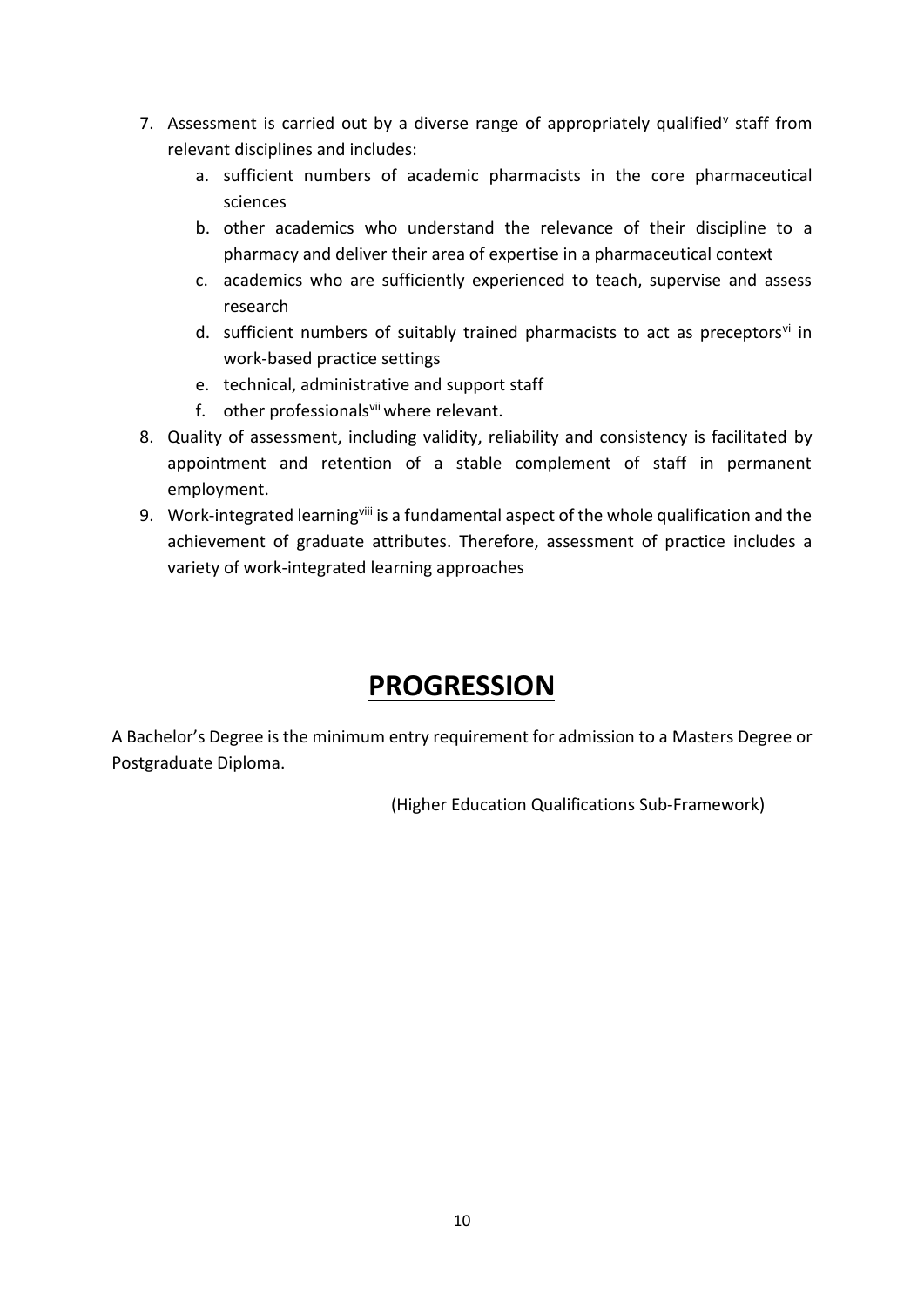## **GUIDELINES**

- i. The standard does not prescribe **assessment strategies**, methods or types. However, a balanced approach to assessment methods should be adopted and the following are provided as some examples of assessment: written and oral and assignments, tutorials, collaborative work, small group work through seminars, projects, case studies, portfolios, directed and independent research, presentations, examinations and tests including short or long problem-solving questions, essays and/or multiplechoice questions, objective-structured clinical examinations, role plays, patient counselling exercises, reflective journals and self-awareness tasks, observation and critique of real work environments, appropriately supervised work-based learning, and other compulsory and voluntary service-learning and community engagement.
- ii. The concept of **constructive alignment** is based on the premise that student achievement of learning outcomes is dependent on designing teaching and learning activities and associated assessment tasks in a manner that directly addresses and supports the learning outcomes.
- iii. Specific **student: staff ratios** are not prescribed, however adequate context-relevant student:staff ratios are in place to ensure that students receive sufficient individual and group guidance. For example, the clinical teaching context requires a lower ratio when compared to laboratory or classroom teaching.
- iv. **Infrastructural resources**, for example, laboratory and tutorial venues, IT amenities, simulation facilities are available and fit-for-purpose to ensure that relevant theoretical and practice learning activities are taught with appropriate alignment throughout the degree programme.
- v. **Appropriately qualified** refers to the knowledge, skills and applied competence of the academic staff and assessors in their relevant disciplines, and teaching, learning, and assessment practices.
- vi. In the context of work-based learning, a **preceptor** is an experienced pharmacy practitioner or other suitably qualified professional who by role-modelling exemplary practice, facilitates student learning, particularly the application of theory to practice.
- vii. In the inter-professional educational context, **other professionals** included in facilitating teaching, learning and assessment of students can be interpreted in the broadest context. For example, it may include a variety of people such as other healthcare professionals, engineers, economists, management consultants, graphic designers.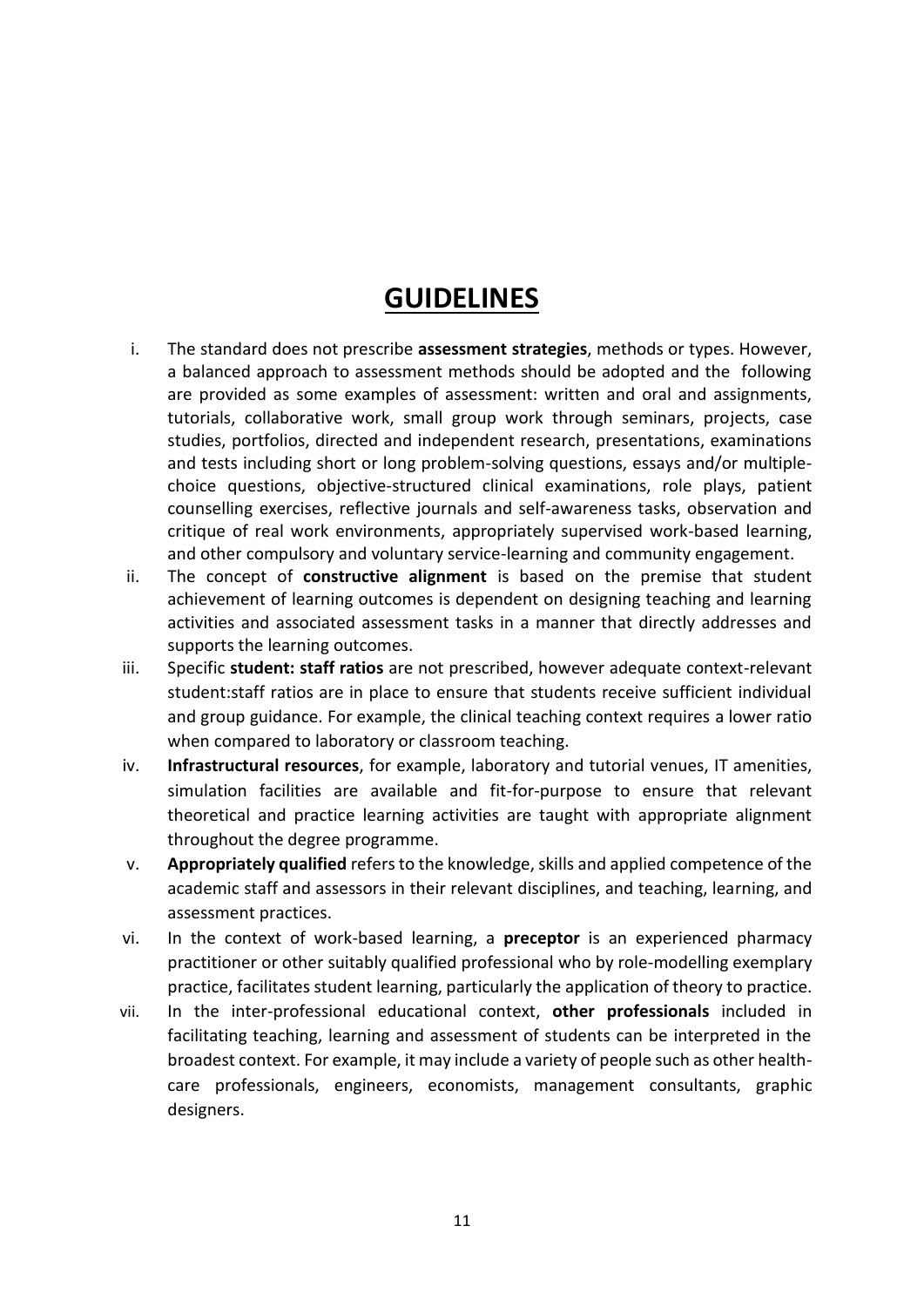viii. The comprehensive guidelines for **work-integrated learning** (WIL) produced by the CHE<sup>5</sup> should inform practice in this respect. Work-integrated-learning emphasises the integrative characteristics of career-focused education and includes classroom-based and workplace-based forms of learning that align academic, workplace and professional practices relevant for the qualification. The CHE guidelines state WIL is an "umbrella term to describe curricular, pedagogic and assessment practices … that integrate formal learning and workplace concerns", and suggest that WIL includes but is not limited to experiential, inquiry, inter-professional, problem-based, actionbased, project-based, scenario-based, service-based, team-based, virtual and/or simulated learning and may also use apprenticeships, cooperative education, practicum placement, work-based learning, work experience and/or workplace learning to augment the education programme.

<sup>5</sup> Council for Higher Education. (2011). *Work-Integrated Learning: Good Practice Guide*. Pretoria.